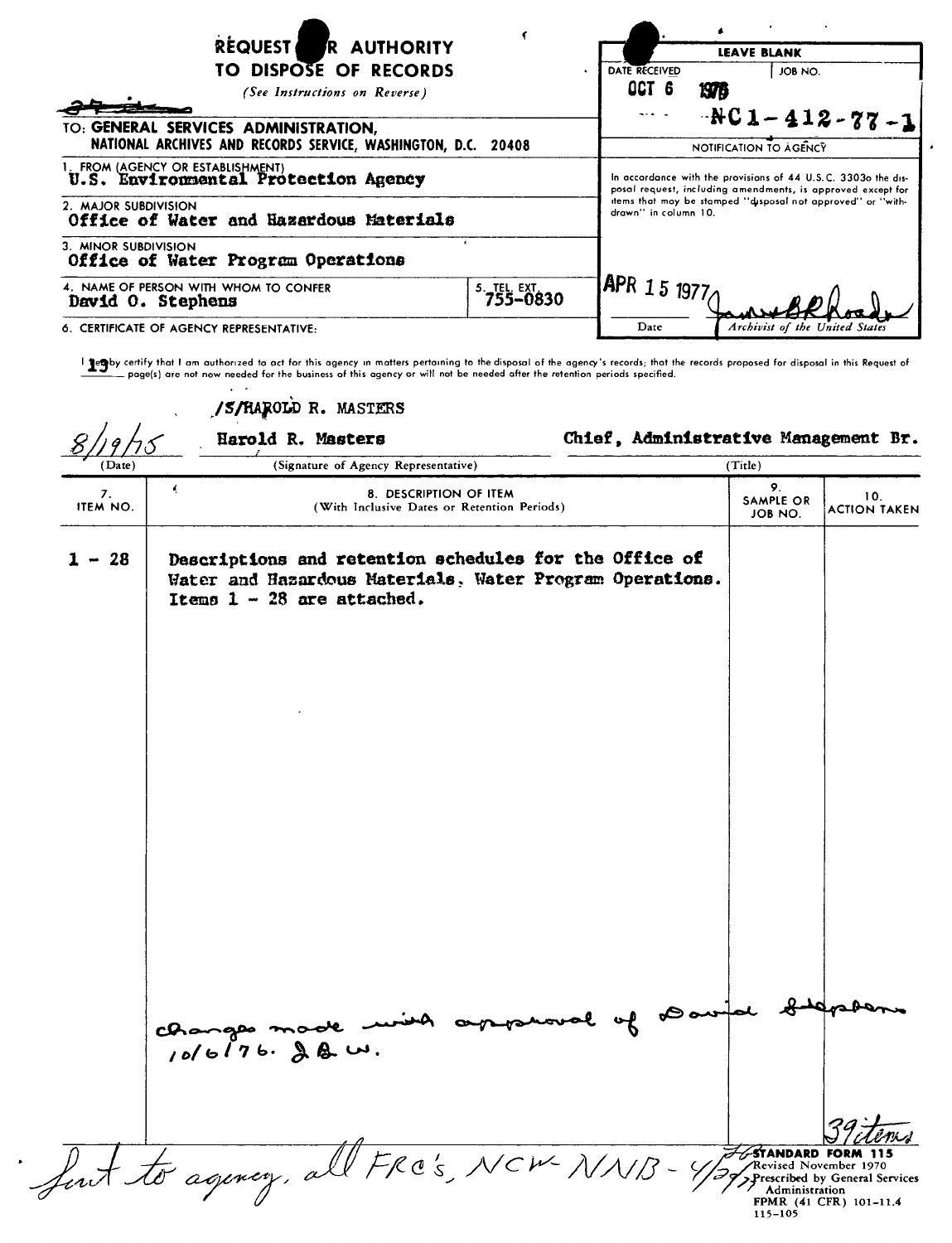Le seria di C RECORDS CONTROL SCHEDULES

APPENDIX B

 $\overline{a}$ 

MANUAL<sup>'</sup>

RECORDS MANAGEMENT

## WATER PROGRAM OPERATIONS RECORDS

The records described below relate to the development of national programs, policies, regulations, and guidelines for the planning, design, and construction of municipal waste water treatment systems, and the prevention and control of oil spills and the accidental discharge of other hazardous materials.

| Item         | Name and Description<br>of Record/File                                                                                                                                                                                                                                                                                                                                                                                                                                         | Retention Period<br>and Disposition                                                                                                                                                                                                                 |
|--------------|--------------------------------------------------------------------------------------------------------------------------------------------------------------------------------------------------------------------------------------------------------------------------------------------------------------------------------------------------------------------------------------------------------------------------------------------------------------------------------|-----------------------------------------------------------------------------------------------------------------------------------------------------------------------------------------------------------------------------------------------------|
| $\mathbf{L}$ | Program Development Files.<br>a. Contains records pertaining to<br>all phases of waste water plant<br>construction, and operation, muni-<br>cipal permits, oil spills and ha-<br>zardous materials and drinking<br>water. Records consist of corres-<br>pondence and reports relating to<br>policy and programs, litigation,<br>interagency activity, research,<br>and regional activity.                                                                                      | Retention: Permanent.<br>Disposition: Break file at end of<br>2 years. Keep in office for 2<br>years, then transfer to the Federa<br>Records Center. Keep in the FRC 1<br>8 years, then offer to the Nation:<br>Archives and Records Service. (NARS |
|              | b. Administrative and Management<br>Eiles.<br>Includes records used in adminis-<br>trative and program management.<br>functions of the water planning and<br>standards program. Programs con-<br>sist of reference materials, ad-<br>ministrative reports and similar<br>records.                                                                                                                                                                                              | Retention: Retain 10 years.<br>Disposition: Break file at end of<br>2 years. Keep in office for 2<br>years, then transfer to FRC. Kee<br>in FRC for 8 years, then destroy.                                                                          |
| 2.           | Contracts and Grants - Project<br>Group File. Documentation re-<br>lating to the formulation,<br>award, and changes in contracts<br>and grants for waste water<br>treatment plant construction and<br>and operation, drinking water,<br>and hazardous interials control<br>studies and surveys. Records<br>consist of procurement requests,<br>justification statements, task<br>orders, proposals, bid evalua-<br>tions, award notices, report<br>of payment to contractor or | Retention:<br>Retain 7 years.<br>Disposition: Break file<br>upon completion of project.<br>Keep in office for 1 year,<br>then transfer to the<br>Federal Records Center.<br>Keep in FRC for 4 years,<br>then destroy.                               |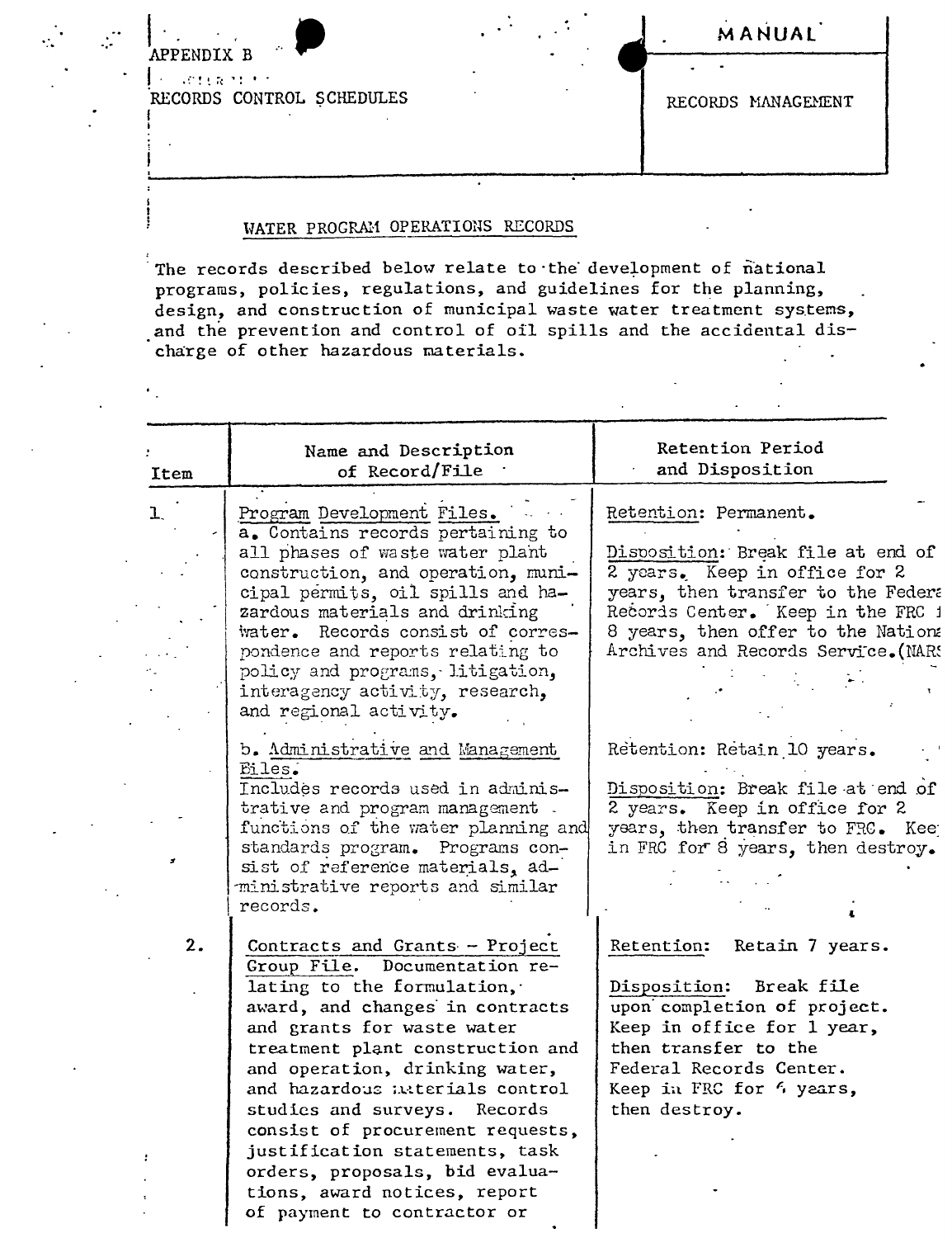| $\mathbf{A}$ |                                            | MANUAL             |
|--------------|--------------------------------------------|--------------------|
|              | APPENDIX B                                 |                    |
|              | CHAPTER TITLE<br>RECORDS CONTROL SCHEDULES | RECORDS MANAGEMENT |

### WATER PROGRAM OPERATIONS RECORDS

Ine records described below relate to the development of national programs, policies, regulations, and guidelines for the planning, design, and construction of municipal waste water treatment systems, and the prevention and control of oil spills and the accidental dis-:charge of other hazardous materials.

| Item     | Name and Description<br>of Record/File                                                                                                                                                                                                                                                                                                                                                                                                                                                                                              | Retention Period<br>and Disposition/                                                                                                                                                                                           |
|----------|-------------------------------------------------------------------------------------------------------------------------------------------------------------------------------------------------------------------------------------------------------------------------------------------------------------------------------------------------------------------------------------------------------------------------------------------------------------------------------------------------------------------------------------|--------------------------------------------------------------------------------------------------------------------------------------------------------------------------------------------------------------------------------|
| 1.       | Program Management. Contains<br>data relating to all phases<br>of waste water plant con-<br>struction and operation,<br>municipal permits, oil spills<br>and hazardous materials, and<br>drinking water. Records con-<br>sist of correspondence and<br>reports relating to policy<br>and programs, litigation,<br>interagency activity,<br>research, regional activity,<br>etc.                                                                                                                                                     | Retain 10 years.<br>Retention:<br>Disposition: Break file at<br>end of 2, years. Keep in<br>office for 2 years, then<br>transfer to the Federal<br>Records Center. Keep in<br>FRC for 8 years, then<br>destroy.                |
| 2.<br>TN | Contracts and Grants - Project<br>Group File. Documentation re-<br>lating to the formulation,<br>award, and changes in contracts<br>and grants for waste water<br>treatment plant construction and<br>and operation, drinking water,<br>and hazardous interials control<br>studies and surveys. Records<br>consist of procurement requests,<br>justification statements, task<br>orders, proposals, bid evalua-<br>tions, award notices, report<br>of payment to contractor or<br>grantee, progress reports, and<br>change notices. | Retention: Retain 7 years.<br>Disposition: Break file<br>upon completion of project.<br>Keep in office for 1 year,<br>then transfer to the<br>Federal Records Center.<br>Keep in FRC for $\frac{1}{2}$ years,<br>then destroy. |

 $I = 1/2$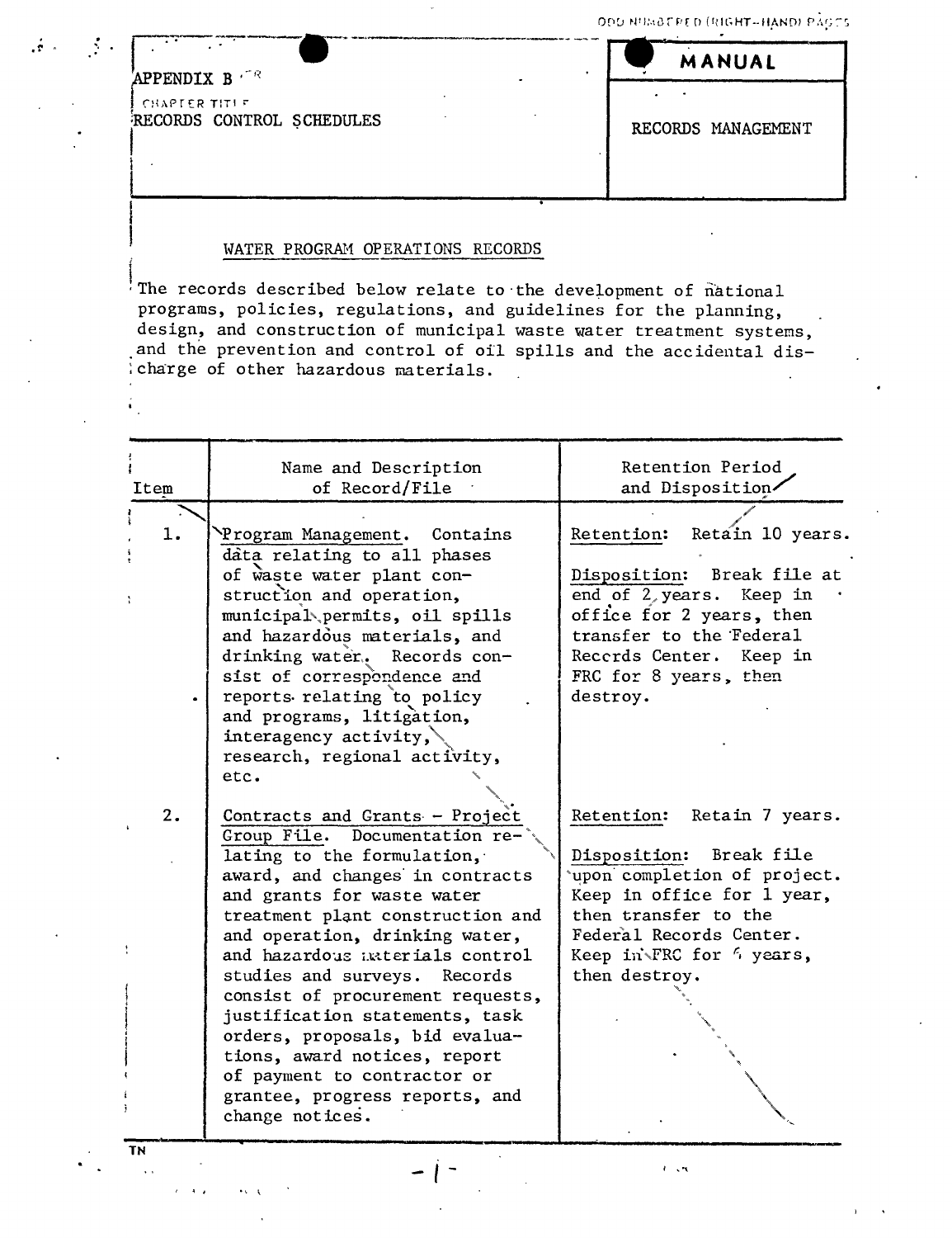|      | MANUAL                                                               |                                                                                                                                                                                                                                             | CHAFAPPENDIX B                                                                                                                                                                                                                                                                                                                                                                                                                                                          |
|------|----------------------------------------------------------------------|---------------------------------------------------------------------------------------------------------------------------------------------------------------------------------------------------------------------------------------------|-------------------------------------------------------------------------------------------------------------------------------------------------------------------------------------------------------------------------------------------------------------------------------------------------------------------------------------------------------------------------------------------------------------------------------------------------------------------------|
|      | RECORDS MANAGEMENT                                                   |                                                                                                                                                                                                                                             | RECORDS CONTROL SCHEDULES                                                                                                                                                                                                                                                                                                                                                                                                                                               |
| Item |                                                                      | Name and Description<br>of Record/File                                                                                                                                                                                                      | Retention Period<br>and Disposition                                                                                                                                                                                                                                                                                                                                                                                                                                     |
| 3.   | Final Reports Resulting from                                         | Contractor, Grantee, Inter- and<br>Intra-Agency Studies and Serv-<br>ices. Final reports submitted<br>by contractors, grantees, inter<br>and intra-agency study groups.<br>Also comments and evaluations<br>by sponsoring group and others. | Retention:<br>Record or Master Copy.<br>а.<br>Permanent.<br>Information Copies. As<br>ъ.<br>determined by user's needs<br>Disposition:<br>a. Record or Master Copy.<br>Break file upon completion<br>of project evaluations and<br>comment period. Keep in<br>office for 1 year, then<br>transfer to the Federal<br>Records Center. Keep in FRC<br>for 20 years, then offer to .<br>the National Archives.<br>Information Copies.<br>b.<br>Destroy when no longer used. |
| 4.   | Manuals, Handbooks, and Work-<br>produced by EPA or contract<br>nel. | shop Programs. Manuals, hand-<br>books, and workshops (scripts,<br>slides, teaching guides, etc.)<br>group as teaching and training<br>aids and operation and mainte-<br>nance guides for plant person-                                     | Retention:<br>a. Record or Master Copy.<br>Ketain 10 years.<br>b. Information Copies.<br>As<br>determined by user's needs.<br>Disposition:<br>Record or Master Copy.<br>a.<br>Break file upon termination<br>of program. Keep in office<br>for 1 year, then transfer<br>to the Federal Records<br>Center. Keep in FRC for<br>9 years, then destroy.                                                                                                                     |

 $\label{eq:2.1} \frac{1}{\sqrt{2}}\left(\frac{1}{\sqrt{2}}\right)^{2} \frac{1}{\sqrt{2}}\left(\frac{1}{\sqrt{2}}\right)^{2}$ 

 $\sqrt{8/2}$  , which is  $\sqrt{18/2}$ 

 $\ddot{\cdot}$ 

 $\frac{1}{\epsilon}$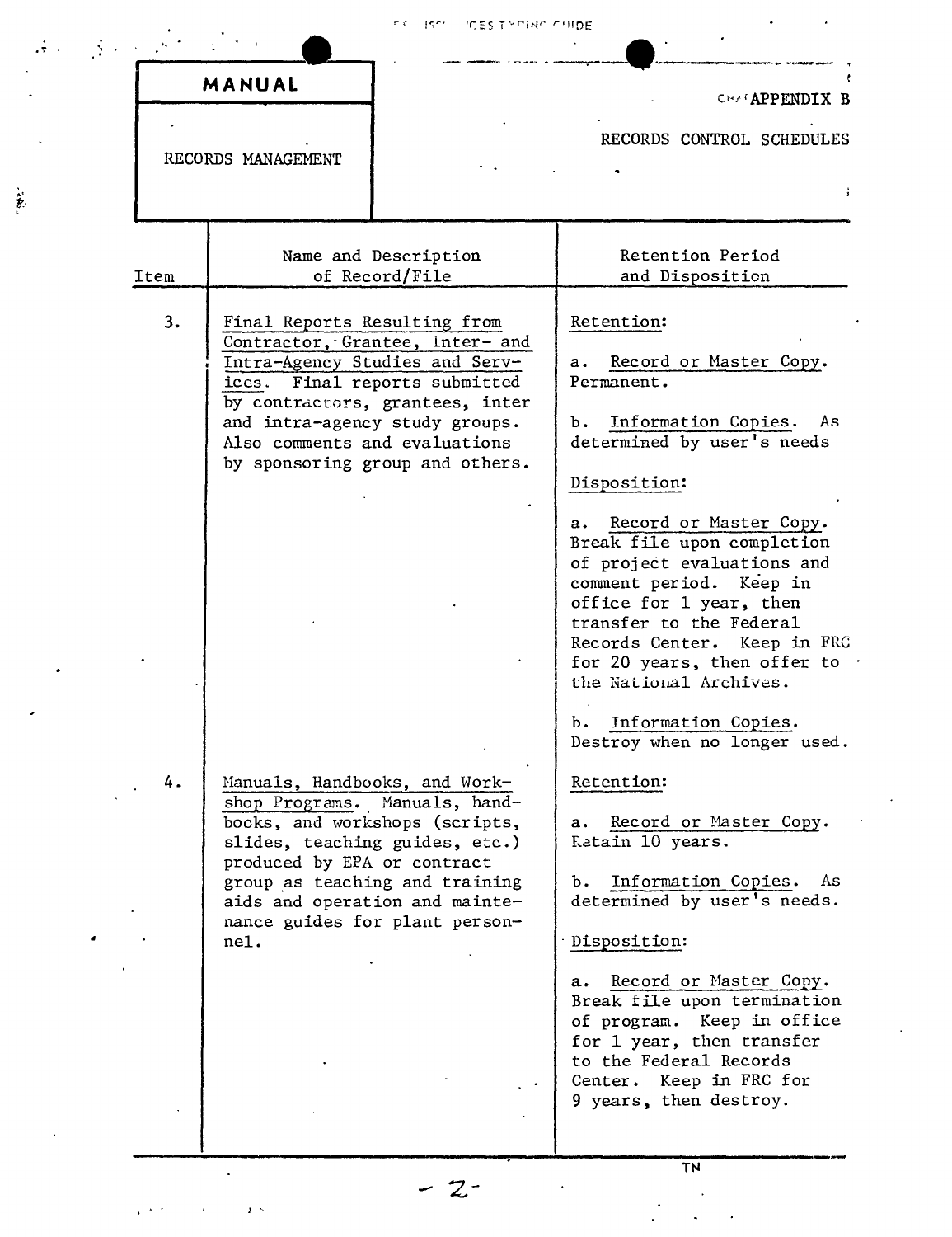| in the trial activity the light in |  |  |
|------------------------------------|--|--|
|------------------------------------|--|--|

|              | <b>APPENDIX B</b>          |                                                                                                                                                                                                                                                                                                                                     | MANUAL                                                                                                                                                                                                                                                                                                                                                                                                                     |
|--------------|----------------------------|-------------------------------------------------------------------------------------------------------------------------------------------------------------------------------------------------------------------------------------------------------------------------------------------------------------------------------------|----------------------------------------------------------------------------------------------------------------------------------------------------------------------------------------------------------------------------------------------------------------------------------------------------------------------------------------------------------------------------------------------------------------------------|
| $\mathbf{A}$ | $\mathcal{L}_{\mathbf{m}}$ | RECORDS CONTROL SCHEDULES                                                                                                                                                                                                                                                                                                           | RECORDS MANAGEMENT                                                                                                                                                                                                                                                                                                                                                                                                         |
|              | Item                       | Name and Description<br>of Record/File                                                                                                                                                                                                                                                                                              | Retention Period<br>and Disposition                                                                                                                                                                                                                                                                                                                                                                                        |
|              |                            |                                                                                                                                                                                                                                                                                                                                     | Information Copies.<br>Ъ.<br>Destroy when no longer used.                                                                                                                                                                                                                                                                                                                                                                  |
|              | 5.                         | Report on Operation and Main-<br>tenance of Wastewater Treat-<br>ment Plant (EPA 7500-5).<br>A six page report on the<br>investigation of wastewater<br>plants. Investigations con-<br>ducted annually by Regional and .<br>sometimes State personnel.<br>Data from form transferred to<br>disk/tape for automated pro-<br>cessing. | Retention:<br>Form 7500-5. Entry of<br>а.<br>data on tape/disk plus 1<br>year.<br>See ADP recents<br>b. Tape/Disk.<br>youround us were<br>Disposition:<br>Form 7500-5. Break file<br>a.<br>after entry and verification<br>of data on tape/disk. Keep<br>in office for 1 year,<br>then destroy.<br>See ADP records<br>Tape/Disk.<br>$b$ .<br>upon-entry-and-verificetion<br>of data. Keep tape for 2<br>years then destroy |
|              | 6.                         | Sewer Moratoriums - Case<br>Studies. A collection of<br>documents relating to the<br>initiation and development of<br>sewer moratoriums.<br>Records<br>consist of narrative history,<br>court injunctions, newspaper<br>clips, environmental impact<br>studies, fiscal studies,<br>city growth plans, etc.                          | Retention:<br>Disposition: Break file<br>upon completion of study.<br>Keep in office for 2<br>years, then transfer to the<br>Federal Records Center.<br>Keep in FRC for 18 Jears,<br>then offer to the National<br>Acchives destances.                                                                                                                                                                                     |

 $\label{eq:2.1} \frac{1}{\left(1+\frac{1}{2}\right)^{2}}\left(\frac{1}{\sqrt{2}}\right)^{2}=\frac{1}{2}\left(\frac{1}{2}\right)^{2}+\frac{1}{2}\left(\frac{1}{2}\right)^{2}+\frac{1}{2}\left(\frac{1}{2}\right)^{2}+\frac{1}{2}\left(\frac{1}{2}\right)^{2}+\frac{1}{2}\left(\frac{1}{2}\right)^{2}+\frac{1}{2}\left(\frac{1}{2}\right)^{2}+\frac{1}{2}\left(\frac{1}{2}\right)^{2}+\frac{1}{2}\left(\frac{1}{2}\right)^{2}+\frac{1}{2}\left(\frac{1$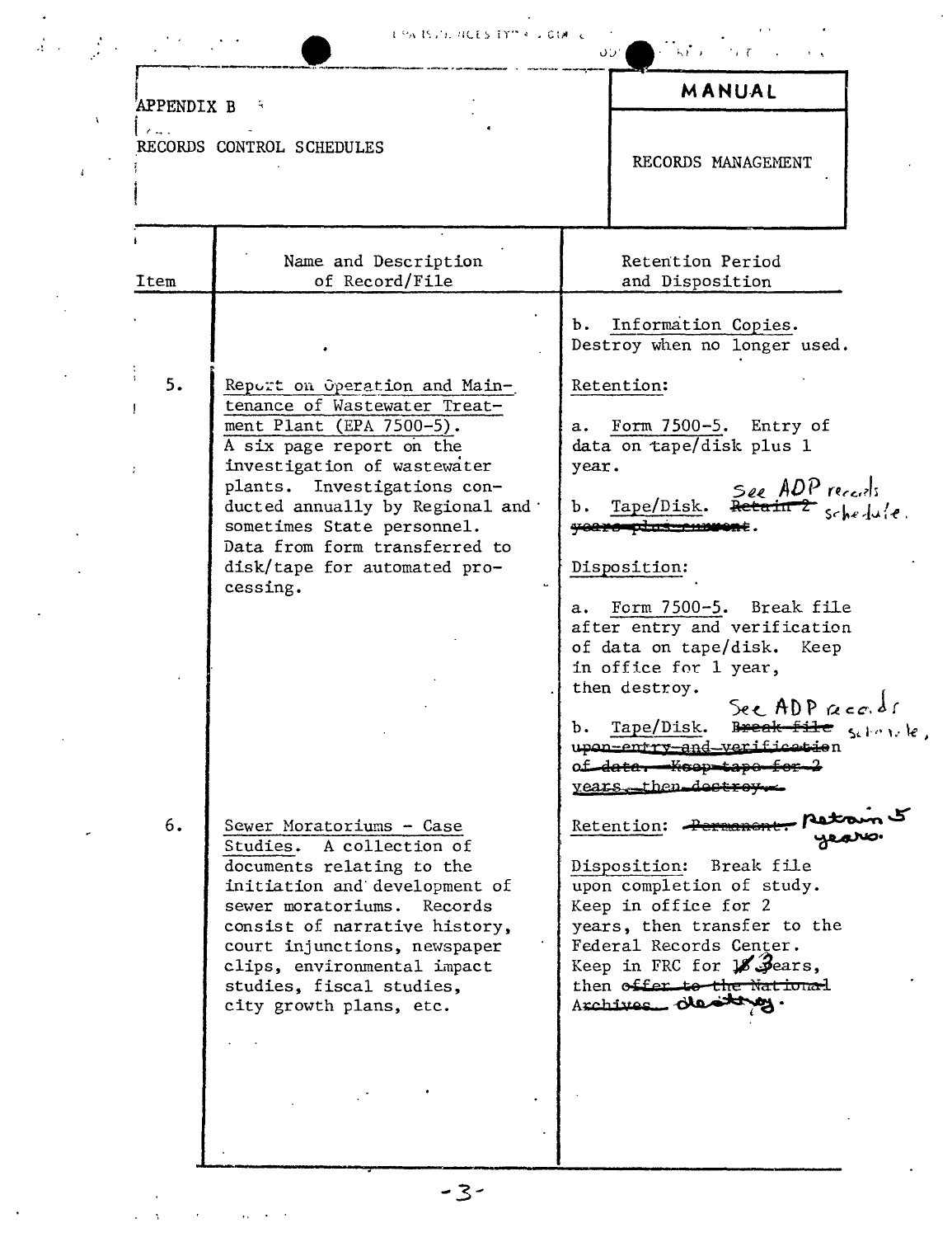|      | MANUAL                                                                                                                                                                                                                                                                                                                                                                                                                                              | APPENDIX B                                                                                                                                                                                                                                                               |
|------|-----------------------------------------------------------------------------------------------------------------------------------------------------------------------------------------------------------------------------------------------------------------------------------------------------------------------------------------------------------------------------------------------------------------------------------------------------|--------------------------------------------------------------------------------------------------------------------------------------------------------------------------------------------------------------------------------------------------------------------------|
|      | RECORDS MANAGEMENT                                                                                                                                                                                                                                                                                                                                                                                                                                  | RECORDS CONTROL SCHEDULES                                                                                                                                                                                                                                                |
| Item | Name and Description<br>of Record/File                                                                                                                                                                                                                                                                                                                                                                                                              | Retention Period<br>and Disposition                                                                                                                                                                                                                                      |
| 7.   | Land Use and Urban Growth File.<br>Investigations relating to<br>urban growth and land use<br>planning. Records consist of<br>investigation reports, city<br>ordinances, newsletters, task<br>force report, 180 Notice,<br>State regulations, report of<br>legal action by builders, etc.                                                                                                                                                           | Permanent: Ratoin 5<br>Retention:<br>Disposition: Break file<br>upon completion of study.<br>Keep in office for 2<br>years, then transfer to the<br>Federal Records Center.<br>Keep in FRC for $\mathcal{H}$ years,<br>then offer to the National<br>Archives. sleating. |
| 8.   | School Training Grant File.<br>Request for, review of, and<br>action on grants to schools<br>to set up and teach environ-<br>mental courses (i.e.,<br>wastewater treatment plant<br>operation). Records consist<br>of training grant applica-<br>tions, budget justifications,<br>biographies of teachers,<br>grant award notices, site<br>visit reports, grant agree-<br>ments, termination and closing<br>statements, and reports of expenditures | Retention:<br>Retain 5 years.<br>Disposition: Break file<br>upon termination of grant.<br>Keep in office for 1<br>year, then transfer to the<br>Federal Records Center.<br>Keep in FRC for 4 years,<br>then destroy.                                                     |
| 9.   | Fellowship Folders.<br>Contains<br>data pertaining to the<br>nomination, review and award<br>of grants to students for<br>advanced training in environ-<br>mental subjects at the univer-<br>sity level. Records consist<br>of Fellowship Applicant Quali-<br>fications Inquiry (EPA 5770-4),<br>student transcripts, fellowship<br>applications, notices of award,<br>grant funding orders.                                                        | Retention:<br>Retain 5 years.<br>Disposition: Break file<br>upon termination of Fellow-<br>ship award. Keep in office<br>for 1 year, then transfer<br>to the rederal Records<br>Center. Keep in FRC for<br>4 years, then destroy.                                        |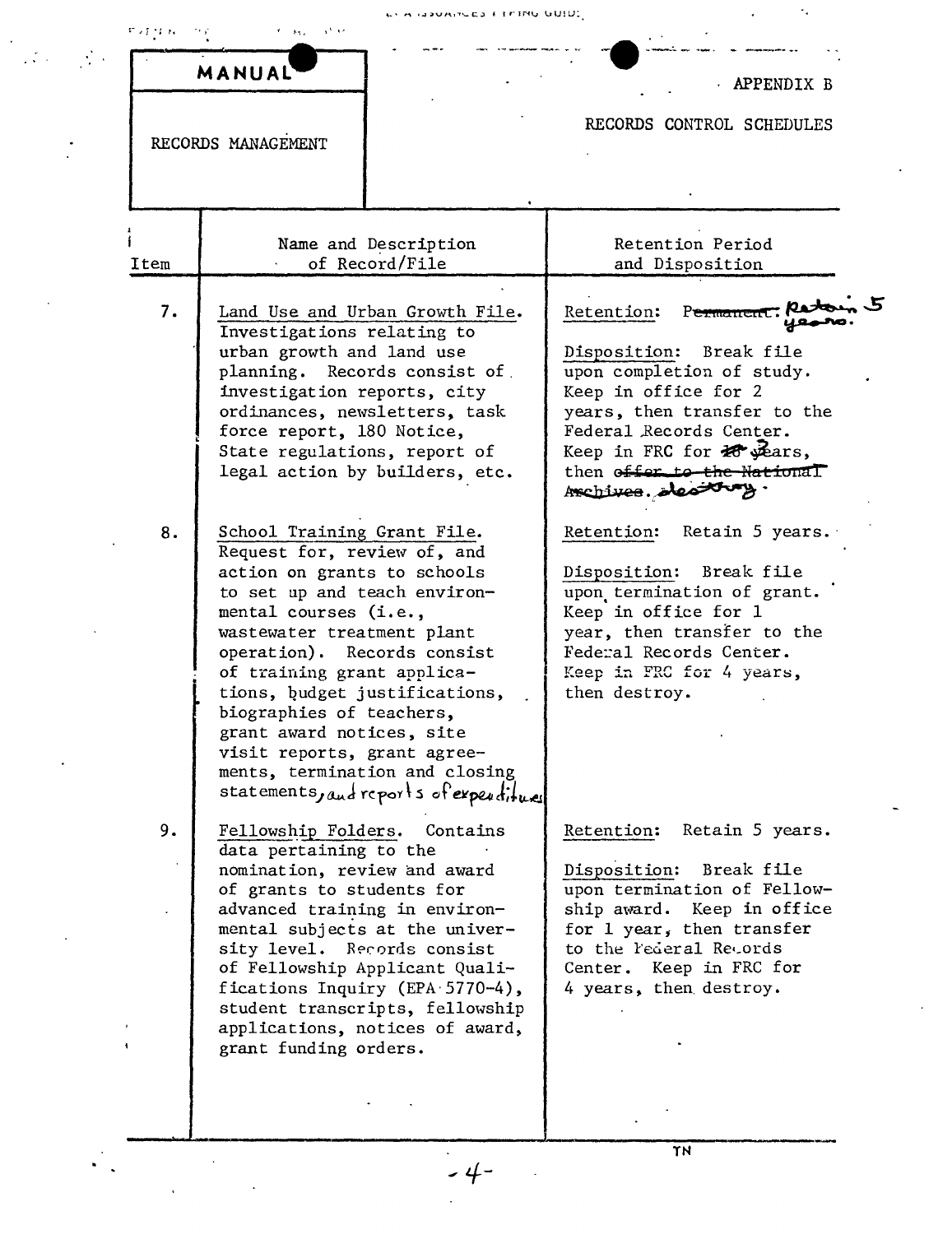| <b>APPENDIX B.W</b> |                                                                                                                                                                                                                                                                                                                                                                                                                                                                                                                                                                                                                                                                                                                                                                                                                                                                                                         | MANUAL                                                                                                                                                                                                                                                                                                                                                                                                                                                                                                                                                                                                                                                                                                                                                                                                          |
|---------------------|---------------------------------------------------------------------------------------------------------------------------------------------------------------------------------------------------------------------------------------------------------------------------------------------------------------------------------------------------------------------------------------------------------------------------------------------------------------------------------------------------------------------------------------------------------------------------------------------------------------------------------------------------------------------------------------------------------------------------------------------------------------------------------------------------------------------------------------------------------------------------------------------------------|-----------------------------------------------------------------------------------------------------------------------------------------------------------------------------------------------------------------------------------------------------------------------------------------------------------------------------------------------------------------------------------------------------------------------------------------------------------------------------------------------------------------------------------------------------------------------------------------------------------------------------------------------------------------------------------------------------------------------------------------------------------------------------------------------------------------|
|                     | RECORDS CONTROL SCHEDULES                                                                                                                                                                                                                                                                                                                                                                                                                                                                                                                                                                                                                                                                                                                                                                                                                                                                               | RECORDS MANAGEMENT                                                                                                                                                                                                                                                                                                                                                                                                                                                                                                                                                                                                                                                                                                                                                                                              |
| Item                | Name and Description<br>of Record/File                                                                                                                                                                                                                                                                                                                                                                                                                                                                                                                                                                                                                                                                                                                                                                                                                                                                  | Retention Period<br>and Disposition                                                                                                                                                                                                                                                                                                                                                                                                                                                                                                                                                                                                                                                                                                                                                                             |
| 10.<br>11.          | On the Job and Waste Treat-<br>ment Works Personnel Training<br>Grants. Grants to city and<br>private waterworks, waste<br>treatment plants, and technical<br>schools to train operating and<br>maintenance personnel. Records<br>consist of applications for<br>training awards, training<br>proposals, award notices, pro-<br>gress and compliance reports,<br>trainee personnel data, and<br>vouchers.<br>Training Films and Video Tapes.<br>8 and 16 mm film and video<br>tape coverage of environmental<br>subjects used as the media for<br>instruction (entire course<br>presented on video tape) or as<br>a teaching aid (film shown<br>during a lecture). Collection<br>consists of such titles as the<br>"Majestic Polluted Hudson,"<br>"Ground Water - America's Buried<br>Treasure," "Responding to Oil<br>Spills," etc.<br>Video tapes (3/4" casselle color)<br>- films - 16 master capies | Retention:<br>Retain 5 years.<br>Disposition: Break file<br>upon termination of grant.<br>Keep in office for 1 year,<br>then transfer to the<br>Federal Records Center.<br>Keep in FRC for 4 years,<br>then destroy.<br>Retention:<br>Record Copy.<br>Permanent.<br>а.<br>Distribution Copies.<br>ъ.<br>Retain 5 years.<br>Disposition:<br>Record Copy. Break file<br>а.<br>upon termination of course<br>or teaching unit. Keep in<br>office for 1 year, then<br>transfer to the Federal<br>Records Center. Keep in FRC<br>for 19 years, then offer to<br>the National Archives.<br>Distribution Copies.<br>Ъ.<br>Break file upon termination<br>of course or teaching unit.<br>Keep in office for 1 year,<br>then transfer to the<br>Federal Records Center. ~ ><br>Keep in FRC for 4 years,<br>then destroy. |

 $\cdot$ 

 $\mathbb{R}^2$ 

 $\ddot{\phantom{0}}$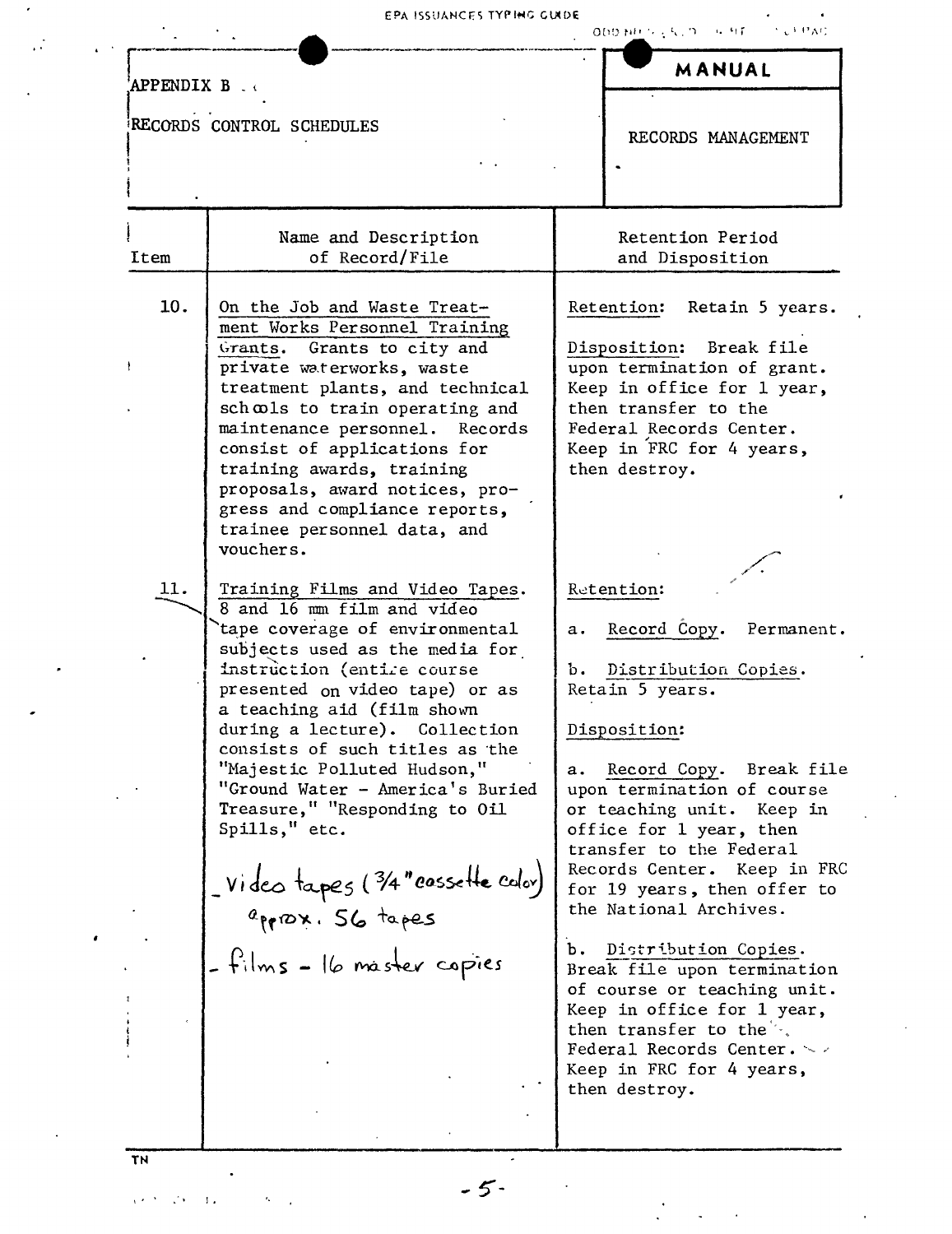# --<del>---------</del>--APPENDIX B

 $\sim 10^{11}$ 

 $\mathcal{A}_1$ 

 $\mathbf{L}^{\text{eff}}$ 

ŧ

RECORDS CONTROL SCHEDULES

 $\mathbf{L}$ 

and and allowed the control of the state

MANUAL

RECORDS MANAGEMENT

| . .<br>Item | Name and Description<br>of Record/File                                                                                                                                                                                                                                                                                                                                                                                                                                                                | Retention Period<br>and Disposition                                                                                                                                                               |
|-------------|-------------------------------------------------------------------------------------------------------------------------------------------------------------------------------------------------------------------------------------------------------------------------------------------------------------------------------------------------------------------------------------------------------------------------------------------------------------------------------------------------------|---------------------------------------------------------------------------------------------------------------------------------------------------------------------------------------------------|
| 11          | Training Film and Video Tapes.<br>Film and video tape coverage of                                                                                                                                                                                                                                                                                                                                                                                                                                     |                                                                                                                                                                                                   |
|             | environmental subjects used as the<br>media for instruction or as a<br>teaching aid.                                                                                                                                                                                                                                                                                                                                                                                                                  | Retention:                                                                                                                                                                                        |
|             | a. Motion Picture Films<br>Record copy consisting of the                                                                                                                                                                                                                                                                                                                                                                                                                                              | 1. Record Copy: Permanent.                                                                                                                                                                        |
|             | original negative or color original<br>plus separate optical sound track,<br>an intermediate master positive or<br>duplicate negative plus optical<br>sound track, and a sound projection<br>print of each motion picture pro-                                                                                                                                                                                                                                                                        | Break file upon termination of<br>course or teaching uhit and offer<br>to NARS five years after file<br>break or when no longer needed<br>for administrative purposes,<br>whichever occurs first. |
|             | duced by the Office of Water and<br>Hazardous Materials. If the film<br>is an acquired production, two pro-<br>jection prints suffice for record<br>purposes.<br>b. Video tapes                                                                                                                                                                                                                                                                                                                       | 2. Distribution Copies:<br>Break file upon termination<br>of course or teaching unit<br>and destroy five years after<br>file break or when no longer                                              |
|             | Record copy consisting of the<br>earliest generation of each record-<br>ing or a kinescope of the recording.                                                                                                                                                                                                                                                                                                                                                                                          | needed, whichever occurs first.<br>This applies to motion pic-<br>ture films and video tapes.                                                                                                     |
|             | c. Finding Aids and Production<br>Documentation<br>Existing finding aids such as data<br>sheets, shot lists, catalogs, index-[Permanent. Offer to MARS<br>es, and other textual documentation<br>necessary for the proper identifica- governing the disposition<br>tion, retrieval, and use of the<br>motion picture films and video tapes<br>as well as production case files or<br>similar files which include copies<br>of production contracts, scripts, or<br>other documentation bearing on the | Retention (item c)<br>in accordance with instructions<br>of the related production.                                                                                                               |
|             | origin, acquisition, release or<br>pwnership of the production.                                                                                                                                                                                                                                                                                                                                                                                                                                       |                                                                                                                                                                                                   |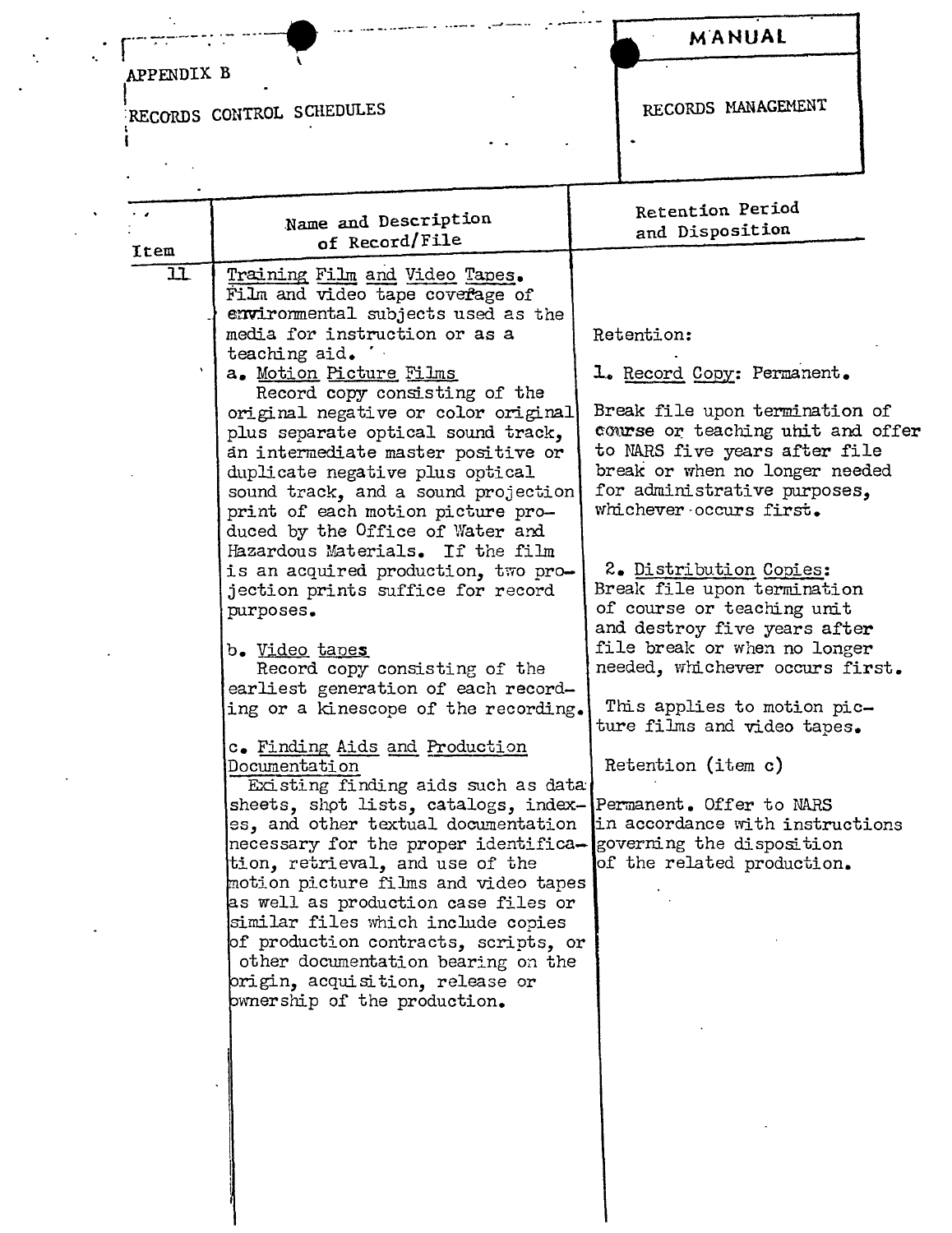|                                           |             | Construction of the company of the construction                                                                                                                                                                                                                                                                                                                                                  | ern estance i typing unide                                                                          |                                                                                                                                                                                                                                                                                                                               |
|-------------------------------------------|-------------|--------------------------------------------------------------------------------------------------------------------------------------------------------------------------------------------------------------------------------------------------------------------------------------------------------------------------------------------------------------------------------------------------|-----------------------------------------------------------------------------------------------------|-------------------------------------------------------------------------------------------------------------------------------------------------------------------------------------------------------------------------------------------------------------------------------------------------------------------------------|
|                                           |             | MANUAL<br>RECORDS MANAGEMENT                                                                                                                                                                                                                                                                                                                                                                     |                                                                                                     | <b>CH-APPENDIX B</b><br>RECORDS CONTROL SCHEDULES                                                                                                                                                                                                                                                                             |
|                                           |             |                                                                                                                                                                                                                                                                                                                                                                                                  | Name and Description                                                                                | Retention Period                                                                                                                                                                                                                                                                                                              |
| $1973 - present$<br>$0.5$ cu, $\hat{H}$ . | Item<br>12. | Grant Guidance Memorandums -<br>Policy statements relative to<br>waste water treatment grants<br>numerically arranged by issue<br>number.                                                                                                                                                                                                                                                        | of Record/File<br>Municipal Waste Water Treatment.<br>the award and administration of               | and Disposition<br>Retention:<br>Permanent.<br>Disposition:<br>Break file<br>upon completion of waste<br>water treatment grant pro-<br>gram and transfer to the Fed-<br>eral Records Center. Keep<br>in FRC for 5 years, then<br>offer to the National                                                                        |
| $1973$ - present<br>$15$ cu, ft,          | 13.         | Treatment Construction Grant<br>Program. Central office<br>surveillance and control of<br>regional administration of<br>construction grant programs.<br>Records consist of regional<br>office work plans, report on<br>regional manpower buildup,<br>fund obligation $-$ status and<br>goal, monthly status reports,<br>and requests for information,<br>obligation goals and outlay<br>targets. | Project Management Waste Water<br>management of funds, report on<br>regional responses to questions | Archives.<br>ティーム 作 カー<br>Retention: Permanent. -<br>Disposition:<br>Break file at<br>end of year. Keep in office<br>for $\varsigma$ years, then trans-<br>fer to the Federal Records<br>Center. Keep in FRC for 20%.<br>years, then offer to the<br>National Archives $\cdots$ $\cdots$                                      |
| suivey initiation<br>period - 15.0 cuff.  | 14.         | Needs Survey Program File -<br>Waste Water Treatment Plants.<br>Documentation covering the<br>design to the conduct of the<br>of contracts for assistance,<br>pilot study, development of<br>conduct of survey, weekly<br>status reports, analysis of<br>final report to Congress.                                                                                                               | Needs Survey. Records consist<br>questionnaires, procedures for<br>results, allocation formula, and | Retention:<br>$F_{\rm{max}}$ is find a set<br>a. Survey-Initiation (1972-<br>1975). Permanent.<br>へんかい ドラーバー<br>b. Survey Continuation-<br>$-(1975 - forward)$ : Retain<br>10 years.<br>Disposition:<br>المتحصصة والمراري وللدارقة<br>Survey Initiation.<br>Break<br>а.<br>file at end of 1975. Keep<br>in office for 1 year, |
|                                           |             |                                                                                                                                                                                                                                                                                                                                                                                                  |                                                                                                     | <b>TN</b>                                                                                                                                                                                                                                                                                                                     |

 $\mathcal{A}^{\text{max}}$ 

 $\lambda_{\rm{max}}$ 

 $\label{eq:1} \chi_{\mathbf{F},\mathbf{F},\mathbf{S}}(\mathbf{x}) = \frac{1}{\sqrt{2\pi}}\sum_{i=1}^{\infty} \frac{1}{\sqrt{2\pi}}\sum_{i=1}^{\infty} \frac{1}{\sqrt{2\pi}}\sum_{i=1}^{\infty} \frac{1}{\sqrt{2\pi}}\sum_{i=1}^{\infty} \frac{1}{\sqrt{2\pi}}\sum_{i=1}^{\infty} \frac{1}{\sqrt{2\pi}}\sum_{i=1}^{\infty} \frac{1}{\sqrt{2\pi}}\sum_{i=1}^{\infty} \frac{1}{\sqrt{2\pi}}\sum_{i=1$ 

 $-6-$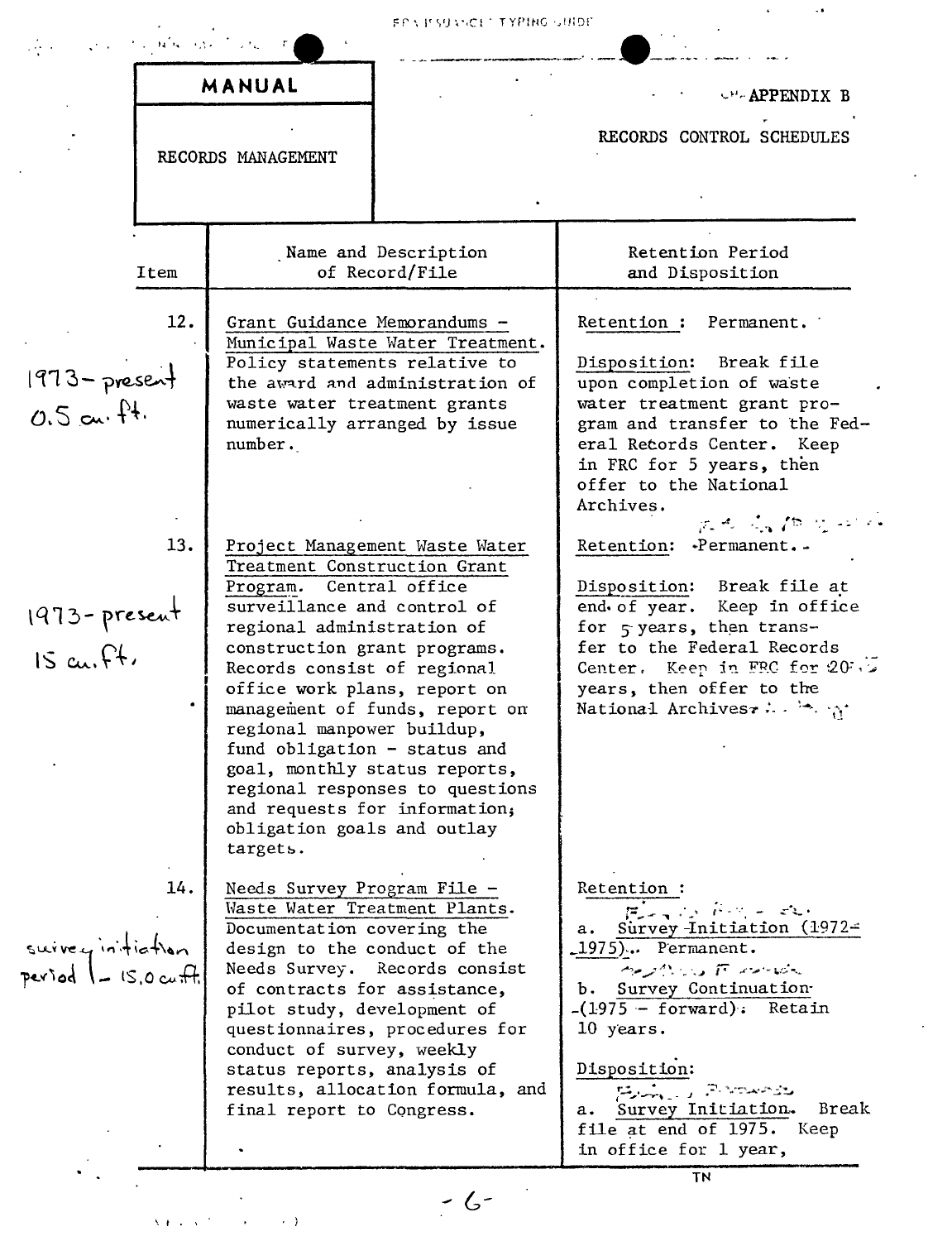| <b>EPA LISUANCES TYPHOLOGICAL</b> |  |  |
|-----------------------------------|--|--|
|-----------------------------------|--|--|

| $\mathbf{t}$ | $+ 347$ | 1.11 |
|--------------|---------|------|

 $\frac{1}{2}$ 

|            |                                                                                                                                                                                         |        | MANUAL                                                                                                                                                                                                                                                                                                                                                                        |
|------------|-----------------------------------------------------------------------------------------------------------------------------------------------------------------------------------------|--------|-------------------------------------------------------------------------------------------------------------------------------------------------------------------------------------------------------------------------------------------------------------------------------------------------------------------------------------------------------------------------------|
| APPENDIX B |                                                                                                                                                                                         |        |                                                                                                                                                                                                                                                                                                                                                                               |
|            | RECORDS CONTROL SCHEDULES                                                                                                                                                               |        | RECORDS MANAGEMENT                                                                                                                                                                                                                                                                                                                                                            |
|            |                                                                                                                                                                                         |        |                                                                                                                                                                                                                                                                                                                                                                               |
| Item       | Name and Description<br>of Record/File                                                                                                                                                  |        | Retention Period<br>and Disposition                                                                                                                                                                                                                                                                                                                                           |
| 15.        | Needs Survey Questionnaires.<br>Completed questionnaires con-<br>taining data relative to the<br>existence of and requirements<br>for sewers and waste water<br>treatment plants in the |        | then transfer to the Federal<br>Records Center. Keep in FRC<br>for 20 years, then offer to<br>the National Archives.<br>O there records:<br>b. Survey-Continuation.<br>Break file at end of 2 years.<br>Keep in office for 2 years,<br>then transfer to the<br>Federal Records Center.<br>Keep in FRC for 8 years,<br>then destroy.<br>Retention:<br>a. File. Retain 2 years. |
|            | the municipalities and counties<br>of States and territories.                                                                                                                           | 1 b. l | Tab Cards.<br>सेटाव<br>menths after completion of<br>updates. See ADP records schedule,                                                                                                                                                                                                                                                                                       |
|            |                                                                                                                                                                                         |        | 6. Data Tapes. Remement. Set<br>ADP records schedule.                                                                                                                                                                                                                                                                                                                         |
|            |                                                                                                                                                                                         |        | Disposition:<br>a. File. Break file upon<br>transfer of data to card/<br>disk/tape. Keep in office<br>for 2 years, then destroy.                                                                                                                                                                                                                                              |
|            |                                                                                                                                                                                         |        |                                                                                                                                                                                                                                                                                                                                                                               |
|            |                                                                                                                                                                                         |        |                                                                                                                                                                                                                                                                                                                                                                               |

 $-7-$ 

 $\frac{1}{\sqrt{2}}\left(\frac{1}{\sqrt{2}}\right)^{2}=\frac{1}{2}\left(\frac{1}{\sqrt{2}}\right)^{2}$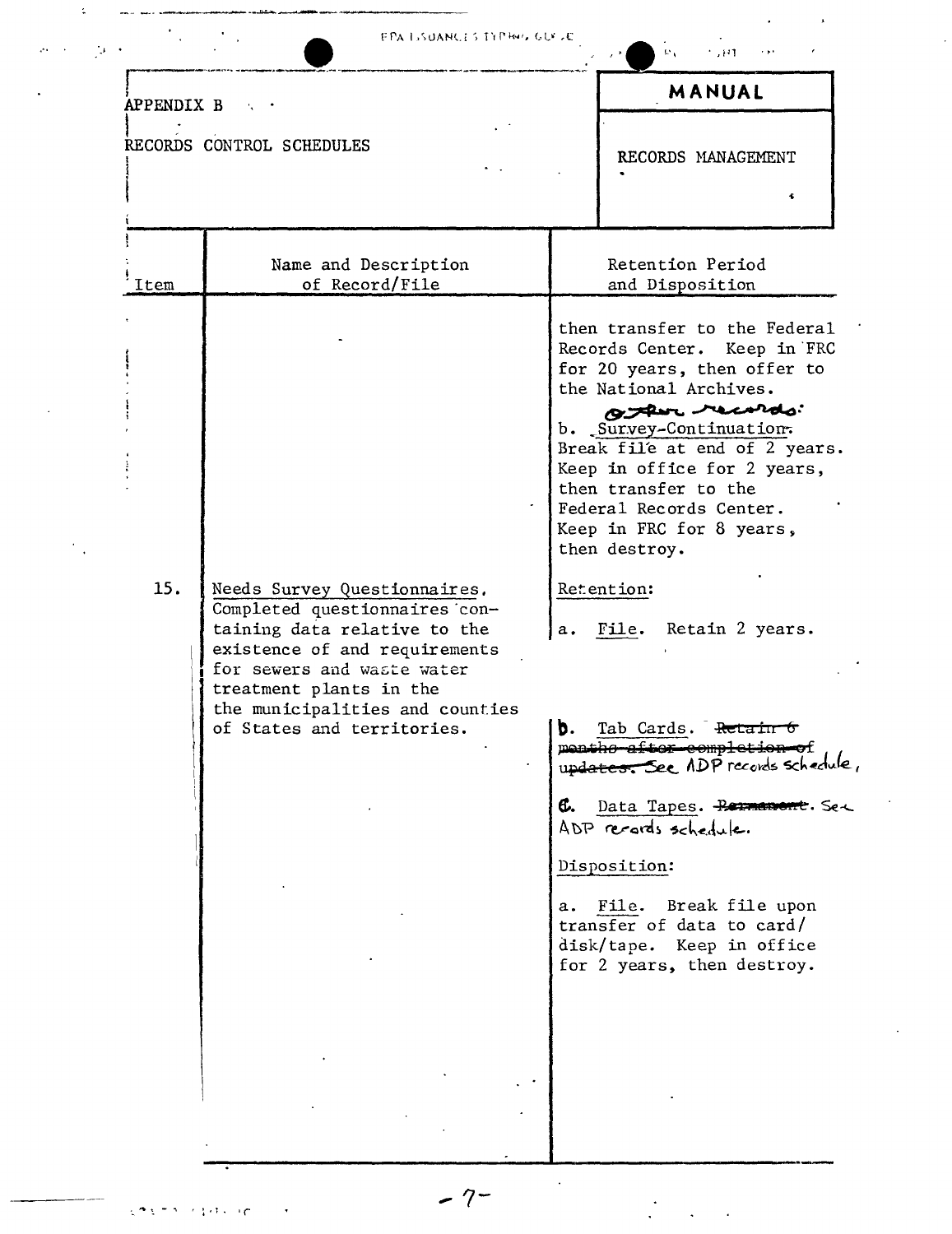| CHARPPENDIX B                                                                                                                                                                                                                        | MANUAL                                                                     |                  |
|--------------------------------------------------------------------------------------------------------------------------------------------------------------------------------------------------------------------------------------|----------------------------------------------------------------------------|------------------|
|                                                                                                                                                                                                                                      |                                                                            |                  |
| RECORDS CONTROL SCHEDULES                                                                                                                                                                                                            |                                                                            |                  |
|                                                                                                                                                                                                                                      | RECORDS MANAGEMENT                                                         |                  |
|                                                                                                                                                                                                                                      |                                                                            |                  |
|                                                                                                                                                                                                                                      |                                                                            |                  |
|                                                                                                                                                                                                                                      |                                                                            |                  |
| Name and Description<br>Retention Period<br>of Record/File<br>and Disposition                                                                                                                                                        |                                                                            | Item             |
|                                                                                                                                                                                                                                      |                                                                            |                  |
| See ADP records, schedules.<br>Tab Cards.<br>1696107.<br>See ADPrecords schedule<br>-Break-file<br>Data Tapes.<br>ω<br>upon-completion_of_study-or<br>activity. -- Keep-tapes-for-<br>-year,-then-offer-to-the<br>National_Archives. | EPA Municipal Wast<br>Water Treatment Project<br>Projections - Obligations |                  |
|                                                                                                                                                                                                                                      | State Under                                                                |                  |
| Retention: Permanent.                                                                                                                                                                                                                | EPA-Municipal Waste Water                                                  | 16.              |
|                                                                                                                                                                                                                                      |                                                                            | $1972 - prepeak$ |
| <del>Treat</del> men <del>t Project\$_by Region</del><br>سعمه                                                                                                                                                                        | and-State-Obligations                                                      |                  |
| blove Disposition: Break file upon<br>receipt of current edition.                                                                                                                                                                    | To-date-Under-PL 92500-                                                    | $0.5$ cu. ft.    |
| Keep in office until receipt                                                                                                                                                                                                         | Computer produced report of                                                |                  |
| of three later editions, then                                                                                                                                                                                                        | money obligation for waste                                                 |                  |
| transfer to the Federal Records                                                                                                                                                                                                      | water treatment plants.                                                    |                  |
| Center. Keep in FRC for 20                                                                                                                                                                                                           |                                                                            |                  |
| years, then offer to the<br>National Archives.                                                                                                                                                                                       |                                                                            |                  |
|                                                                                                                                                                                                                                      |                                                                            |                  |
| Retention:<br>Current year plus<br>five prior editions.                                                                                                                                                                              | State Priority List -<br>Municipal Waste Water Grant                       | 17.              |
| Information and Control System                                                                                                                                                                                                       |                                                                            |                  |
| Computer produced<br>Disposition:<br>Break file                                                                                                                                                                                      | by Region.                                                                 |                  |
| report of projects in priority<br>upon receipt of current<br>edition. Keep in office                                                                                                                                                 | order within state and region.                                             |                  |
| until receipt of five                                                                                                                                                                                                                |                                                                            |                  |
| later editions, then destroy.                                                                                                                                                                                                        |                                                                            |                  |
|                                                                                                                                                                                                                                      |                                                                            |                  |

 $\frac{1}{2} \left( \frac{1}{2} \right)$  ,  $\frac{1}{2} \left( \frac{1}{2} \right)$  ,  $\frac{1}{2} \left( \frac{1}{2} \right)$ 

 $\pm$   $^{\star}$ 

 $\sim$   $\sim$ 

 $\mathbf{r}$  .

 $\ddot{\phantom{a}}$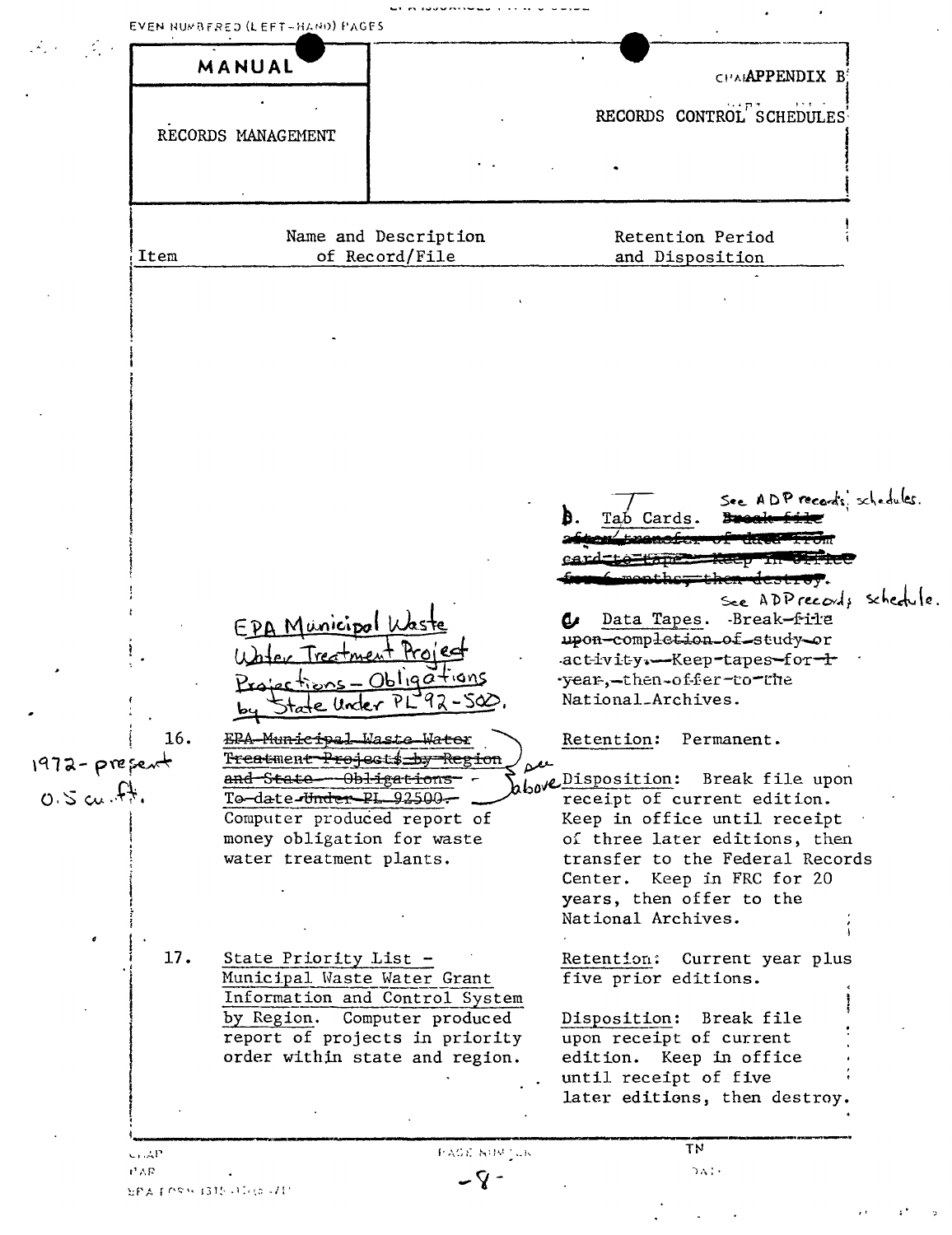EPA ISSUANCES TYPING GUIDE

|                                                                    |                                        | ٠.                                  |
|--------------------------------------------------------------------|----------------------------------------|-------------------------------------|
| <b>APPENDIX B</b> is<br>CHAPTED TITLE<br>RECORDS CONTROL SCHEDULES |                                        | MANUAL<br>RECORDS MANAGEMENT        |
| .tem                                                               | Name and Description<br>of Record/File | Retention Period<br>and Disposition |

18. Outlay Projections, Outlay Targets, and Obligation Goals for Municipal Waste Water Grant Program. Computer produced report of a 10 year outlay study.

19. Monthly Report of Construction Cost Indices for Waste Water Treatment Plants. Computer produced report of labor and material cost indices. Used for estimating construction costs and making cost analysis and comparison studies.

Retention: Current year plus ten prior editions.

**ODD HUMBERED (PICHT HAND) PACT** 

Disposition: Break file upon receipt of current edition. Keep in office until receipt of ten later editions, then destroy.

### Retention:

a. Regular Quarterly. Retain 3 years plus current.

b. Year-end. Retain 10 years.

#### Disposition:

a. Regular Quarterly. Break file at end of year. Keep in office for 3 years, then destroy.

b. Year-end. Break file at end of year. Keep in office for 10 years, then destroy.

 $\Delta_{\rm{max}}$ 

TN

 $2.1 - 1.2$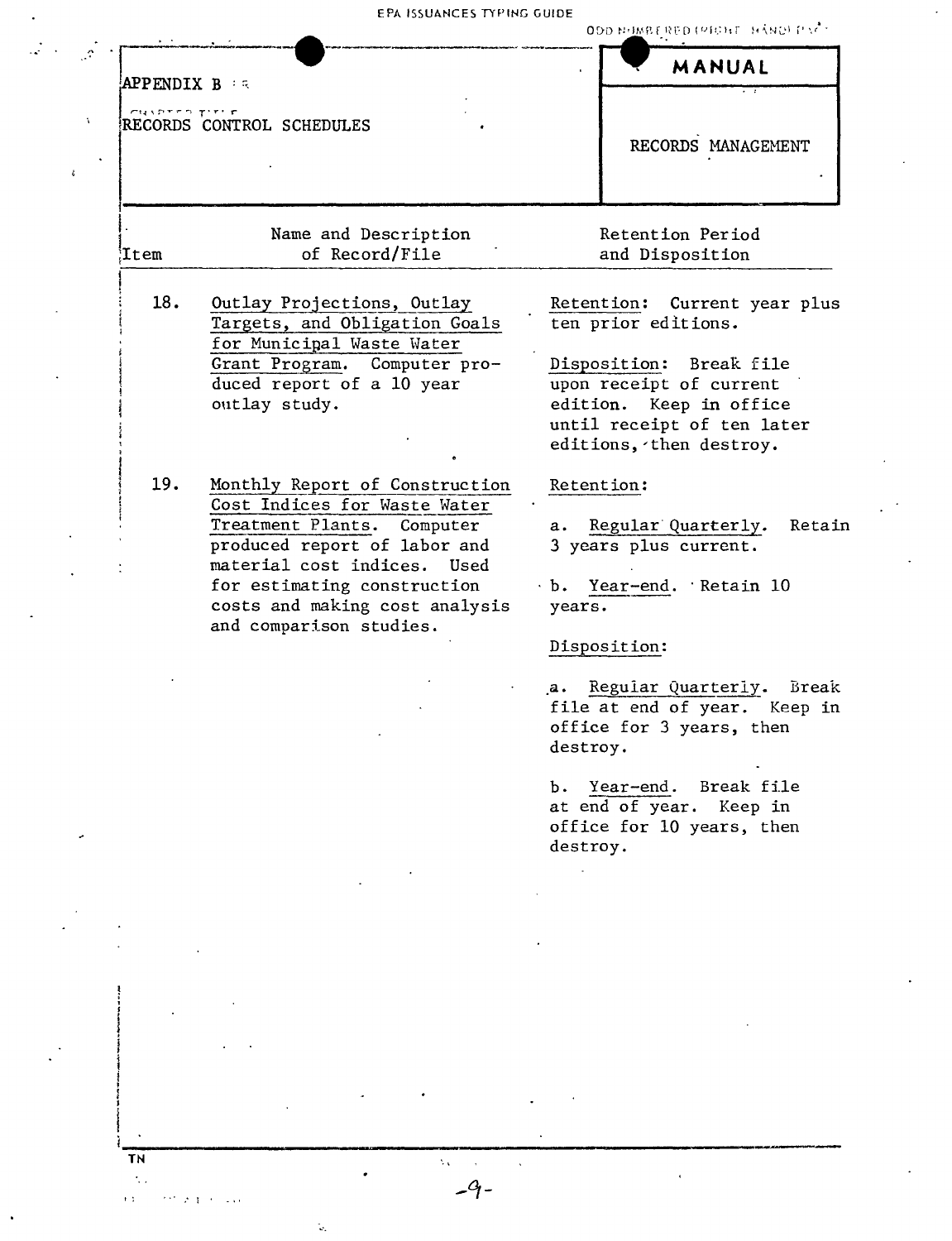|        |                                                                                                                                                                                                                                                                                                                                                                                                                 | こうこく トイパンクス・エクモ                        |                                                                                                                                                                                                                   |
|--------|-----------------------------------------------------------------------------------------------------------------------------------------------------------------------------------------------------------------------------------------------------------------------------------------------------------------------------------------------------------------------------------------------------------------|----------------------------------------|-------------------------------------------------------------------------------------------------------------------------------------------------------------------------------------------------------------------|
|        | MANUAL                                                                                                                                                                                                                                                                                                                                                                                                          |                                        | APPENDIX B                                                                                                                                                                                                        |
|        | RECORDS MANAGEMENT                                                                                                                                                                                                                                                                                                                                                                                              |                                        | RECORDS CONTROL SCHEDULES                                                                                                                                                                                         |
| Item   |                                                                                                                                                                                                                                                                                                                                                                                                                 | Name and Description<br>of Record/File | Retention Period<br>and Disposition                                                                                                                                                                               |
| $20 -$ | Federal Facility Pollution<br>Control Project Status File.<br>Documentation pertains to the<br>to bring Federal facilities<br>into compliance with<br>Executive Order 11752<br>and OMB Circular A-106.<br>Records consist of corre-<br>spondence with participating<br>units, proposed project<br>reports, annual progress<br>report by installation,<br>and special reports on<br>pollution control practices. | actions by governmental agencies       | Retention:<br>Retain 10 years.<br>Disposition:<br>Break file at<br>end of 2 years.<br>Keep in<br>office for 2 years,<br>then transfer to the Federal<br>Records'Center. Keep in FRC<br>for 8 years, then destroy. |
| 21.    | Five Liner Report - OMB.<br>Circular A-106 - Budget Data.<br>A computer produced summary<br>report listing active and<br>inactive projects. Report<br>ject and amount budgeted and<br>funded by year.                                                                                                                                                                                                           | gives name and location of pro-        | Retain 10 years.<br>Retention:<br>Disposition: Break file<br>upon receipt of report.<br>Keep in office for 10 years,<br>then destroy.                                                                             |
| 22.    | Actual and Proposed NPDES<br>Permits Report.<br>produced report giving permit<br>number, agency, facility<br>location, and project date.                                                                                                                                                                                                                                                                        | A computer                             | Retain 10 years.<br>Retention:<br>Disposition:<br>Break file<br>upon receipt of report.<br>Keep in office for 10 years.<br>then destroy.                                                                          |
|        |                                                                                                                                                                                                                                                                                                                                                                                                                 |                                        |                                                                                                                                                                                                                   |

*.'" 10-*

 $\ddot{\phantom{0}}$ 

 $\mathbb{R}^2$ 

 $\hat{\mathbf{r}}$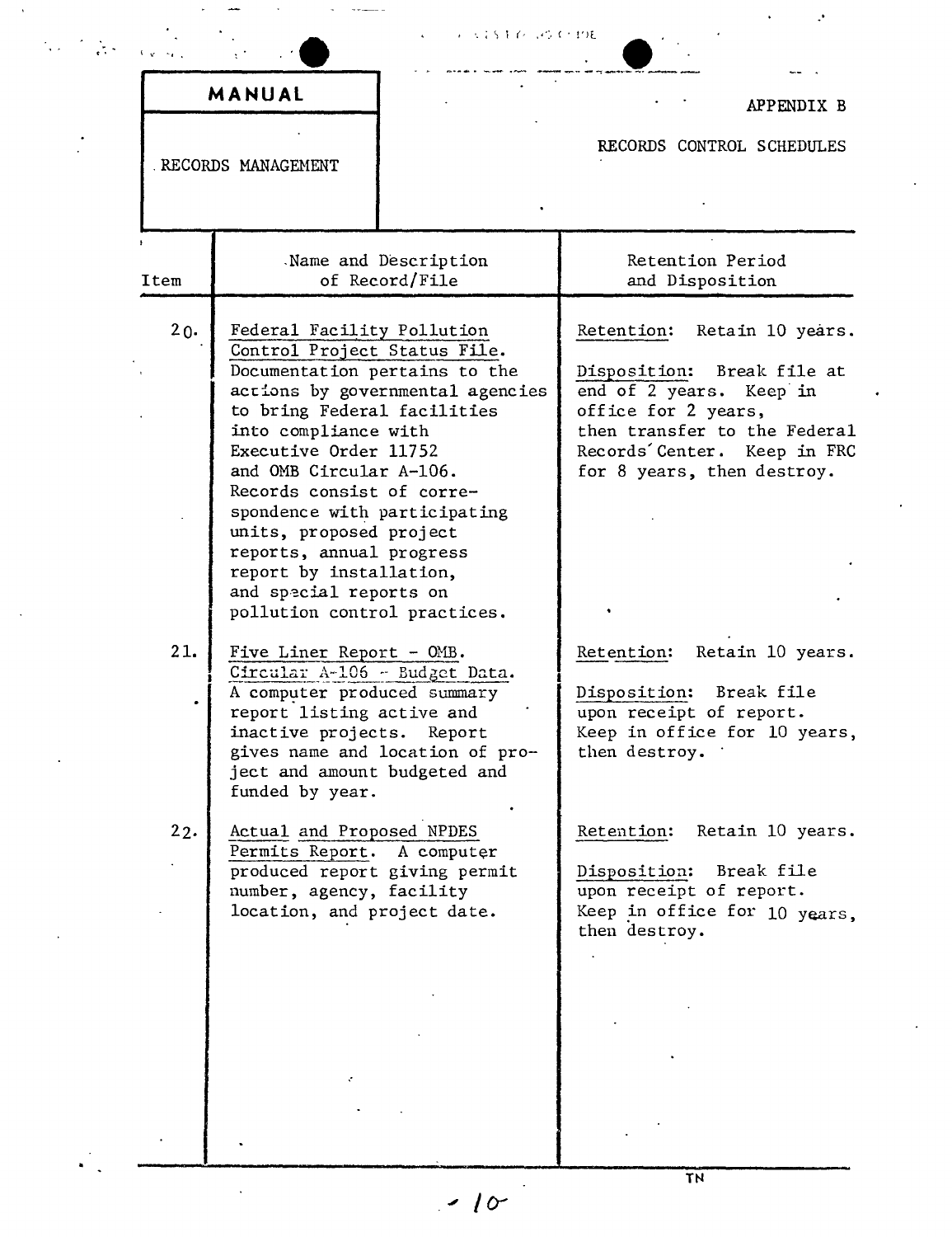| <b>APPENDIX B</b> |                                                                                                                                                                                                                                                                                                                                                                                                                                   | MANUAL                                                                                                                                                                                                                           |
|-------------------|-----------------------------------------------------------------------------------------------------------------------------------------------------------------------------------------------------------------------------------------------------------------------------------------------------------------------------------------------------------------------------------------------------------------------------------|----------------------------------------------------------------------------------------------------------------------------------------------------------------------------------------------------------------------------------|
|                   | RECORDS CONTROL SCHEDULES                                                                                                                                                                                                                                                                                                                                                                                                         | RECORDS MANAGEMENT                                                                                                                                                                                                               |
| Item              | Name and Description<br>of Record/File                                                                                                                                                                                                                                                                                                                                                                                            | Retention Period<br>and Disposition                                                                                                                                                                                              |
| 23.               | Pollution Abatement Needs<br>at Federal Agencies Report.<br>An EPA report to the Office of<br>Managerent and Budget<br>summarizing and recommending<br>projects for funding.                                                                                                                                                                                                                                                      | Retain 15 years.<br>Retention:<br>Disposition: Break file<br>upon completion of report.<br>Keep in office for 15<br>years, then destroy.                                                                                         |
| 24.               | State Pollution Discharge<br>Requirements Placed on<br>Federal Agencies File. A col-<br>lection of documents relating to<br>Federal agency conformity to<br>State pollution regulations.<br>Records consist of State<br>handbooks, agency plans to<br>meet State requirements,<br>minutes of meetings with<br>State representatives, copy<br>of State regulations, news-<br>clips, correspondence between<br>agencies and States. | Retention:<br>Retain 10 years.<br>Disposition: Break file at<br>end of 2 years. Keep in<br>office for 10 years,<br>then destroy.<br>$5 \text{ g}$                                                                                |
| 25.               | Environmental Impact Statements.<br>Covers activities related to<br>environmental impact state-<br>ment needs, requirements,<br>development and appraisal.<br>Records consist of environ-<br>mental impact statements,<br>appraisals, hearing tran-<br>scripts, minutes of State<br>Control Board meetings,<br>newsclips, etc.                                                                                                    | Retention:<br>Disposition: Break file<br>upon completion of review.<br>Keep in office Sears, then<br>transfer to the Federal Records<br>Center. Keep in FRC for $20$ 3<br>years, then offer to the<br>National transvess destity |
|                   |                                                                                                                                                                                                                                                                                                                                                                                                                                   |                                                                                                                                                                                                                                  |

 $\label{eq:3.1} \frac{1}{\sqrt{2\pi}}\int_{\mathbb{R}^{2}}\frac{1}{\sqrt{2\pi}}\int_{\mathbb{R}^{2}}\frac{1}{\sqrt{2\pi}}\int_{\mathbb{R}^{2}}\frac{1}{\sqrt{2\pi}}\int_{\mathbb{R}^{2}}\frac{1}{\sqrt{2\pi}}\int_{\mathbb{R}^{2}}\frac{1}{\sqrt{2\pi}}\int_{\mathbb{R}^{2}}\frac{1}{\sqrt{2\pi}}\int_{\mathbb{R}^{2}}\frac{1}{\sqrt{2\pi}}\int_{\mathbb{R}^{2}}\frac{1}{\sqrt{2\pi}}\int_{\mathbb{$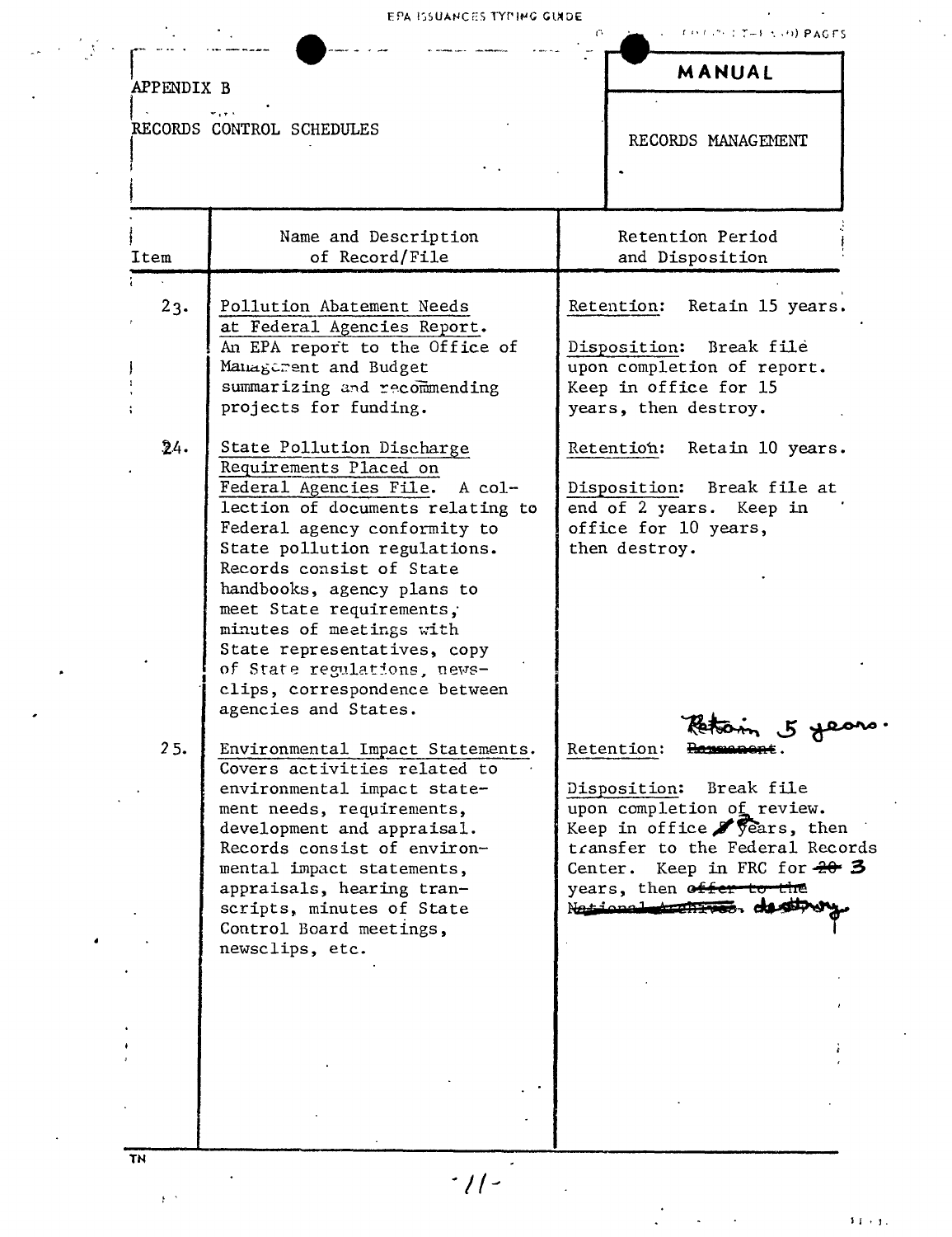#### APPENDIX B RECORDS CONTROL SCHEDULES RECORDS MANAGEMENT Retention Period Name and Description of Record/File and Disposition Item 26 Regulations, Standards, and Guidelines. Retention: Permanent. a. Essential Documents. Consist of Disposition: Break file upon technical and economic background publication of final rule in the documents; hearing transcripts; and Federal Register. Keep in publications of standards and office for 1 year, then transfer to the Federal Records regulations. Center. Keep in FRC for 20

b. Other documents contained in the file. Included are work group organizational requests: agendas and minutes of meetings; technical assistance contracts and reports: internal papers and memorandums: agency and published comments: and similar records.

 $27<sub>1</sub>$ 

Intergovernmental Activities. File. Data relating to interaction with State and local governments, foreign governments, international organizations, Federal agencies, and other branches of the Federal Government. Records consist of cooperative agreements, work plans, copies of proposed and existing laws, copies of Executive Orders, program development reports, trip reports, memo and correspondence.

# Retention: 10 years.

National Archives.

years, then offer to the .

Disposition: Break file upon publication as final rule in the Federal Register. Keep in office for 3 years, then transfer to the FRC. Keep in FRC for 7 years, then destroy.

MANUAL

Retention: Retain 6 years.

Disposition: Break file at end for 4 years, Keep in office for 6 years, then destroy.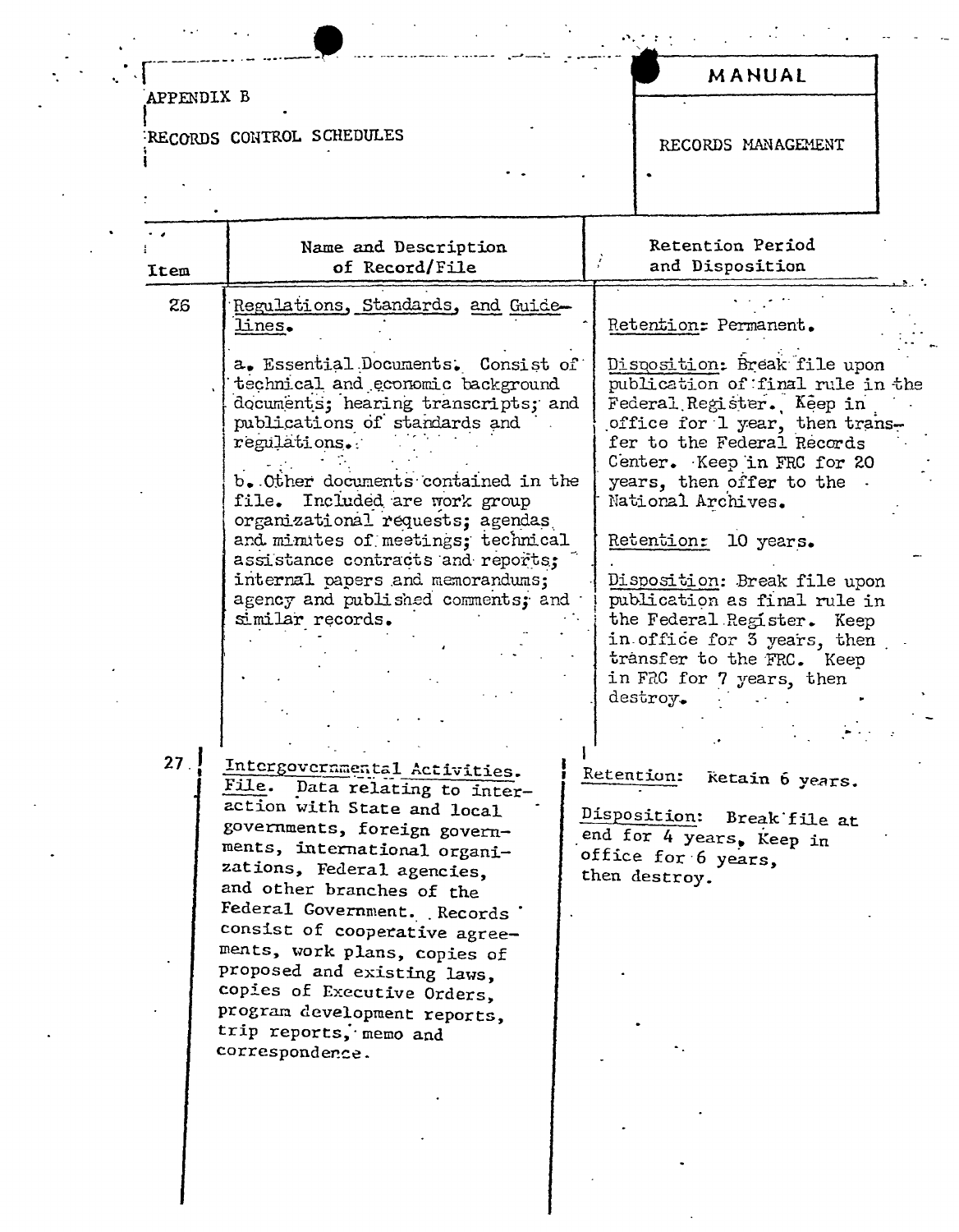ico i frie vubb



*;' 12-*